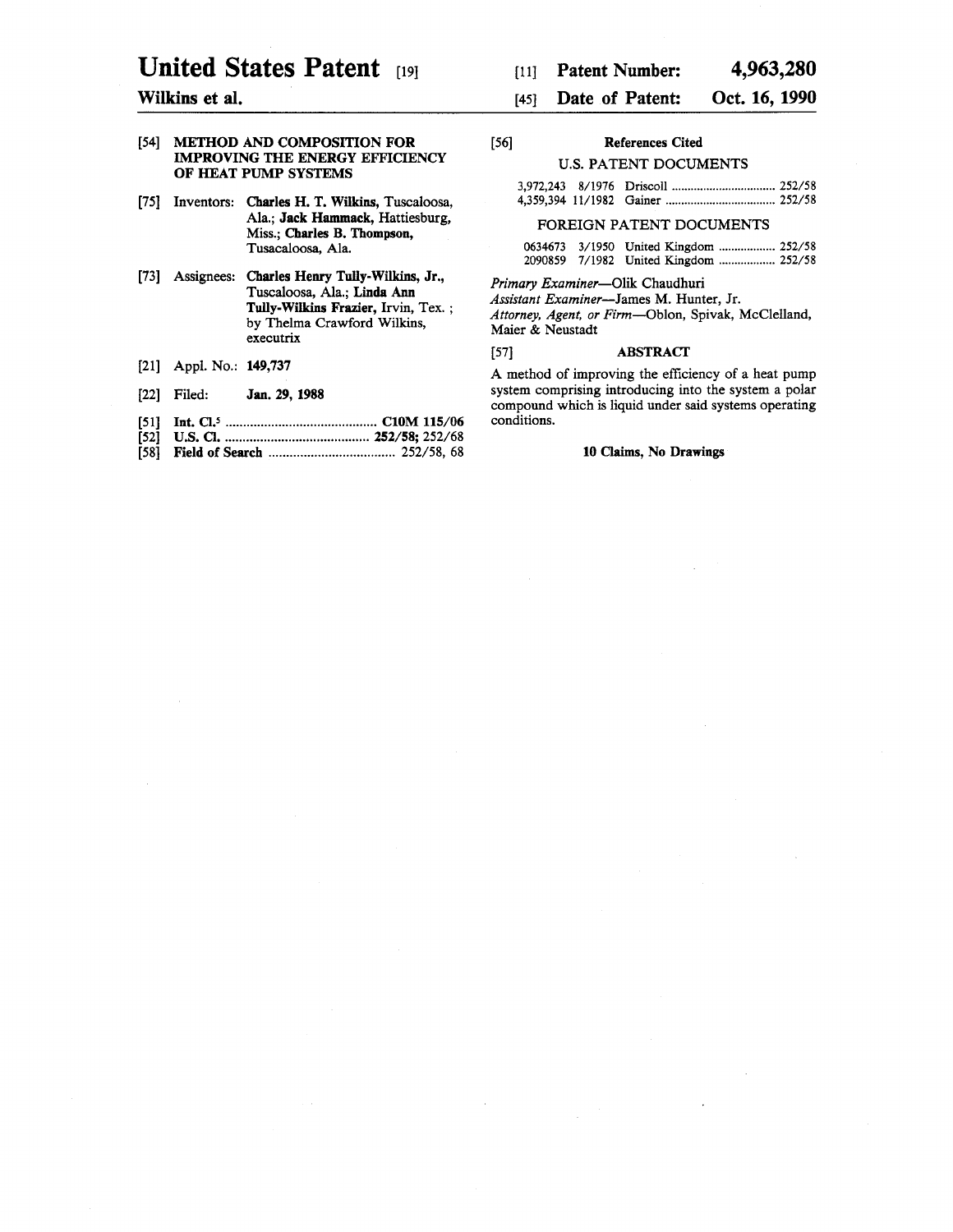#### METHOD AND COMPOSffiON FOR IMPROVING THE ENERGY EFFICIENCY OF HEAT PUMP **SYSTEMS**

#### Field of the Invention

The present invention relates to the improvement in the energy efficiency of heat pump systems including refrigeration units, heating and air conditioning systems which pump heat from one location to another.

#### Background of the Invention

Since the early 1970's there has been a constant effort to improve the energy efficiency of heating and cooling units which function on the heat pump principle. As is <sup>15</sup> well known, heat pumps function by relying upon the energy absorbed or released as a compressible fluid undergoes either pressure increase in a compressor or pressure decrease across a valve or other orifice. Typically, these systems rely upon phase changes from the <sup>20</sup> gas to liquid state as a result of changes in pressure to effectuate heat transport. Such heat pump units are utilized for large commercial installations either for refrigeration or freezing of perishable articles and the like as well as for climate control of large commercial 25 buildings as well as individual dwellings. The energy efficiency of these units have been greatly increased through redesigned compressors, motors and other mechanical and design improvements. Improved methods for lubricating compressors have been developed so 30 as to reduce the frictional energy which must be overcome in the compressor while new compressor designs have also been developed in an attempt to increase the energy efficiency of the systems.

However, a need still exists for continued energy 35 improvement in the field of heat pumps.

#### SUMMARY OF THE INVENTION

Accordingly, it is an object of the present invention to provide a composition which is capable of greatly 40 ent invention. increasing the energy efficiency of heat pump systems.

A further object of the present invention is to provide a composition which will be useful both in air conditioning and refrigeration units to improve their energy efficiency. A further object of the present invention is 45 to provide a method for improving the energy efficiency of heat pump systems.

These and other objects of the 'present invention which will become apparent from the description which follows have been achieved by introducing into 50 heat pump systems a composition containing a compound containing polar sites such that there are portions of the molecule which have low electron densities and other portions which have high electron densities into the system. The compound added is selected so as to 55 these materials is not particularly critical, care should remain liquid during all phases of the heat pump cycle.

#### DESCRIPTION OF THE PREFERRED EMBODIMENTS

Typical heat pump systems in use today rely upon a 60 compressible fluid to transfer the heat from one location to another. The most common heat transfer media are the members of the Freon family as well as ammonia. Ammonia finds particular application in large scale refrigeration systems such as cold storage units and the 65 like. In addition to these two classes of heat transfer media or compressible fluids, other compressible fluids may be utilized which undergo phase changes under

reasonable changes of pressure. Such compressible fluids which undergo the necessary change from liquid to gaseous states by the change in pressure are well known in the art and include gases such as carbon dioxide. In 5 general the selection of the heat transfer media is dependent upon a number of design criteria which are well known. In general, for commercial installations the use of either Freon or ammonia is most preferred. However in specially applications media such as carbon dioxide 10 may be utilized.

The polar organic compound of the present invention contains sufficient polar groups so as to provide regions of the molecule which have high electron densities and other regions which have low electron densities. The particular compound selected must obviously be compatible with the compressible fluid being utilized as the heat transfer media and with the materials of construction of the various components of the heat transfer system. Furthermore, the compounds must remain essentially liquid under the operating conditions encoun- 'tered. That is, there must be only inconsequential solidification in the cold portion or expansion section of the heat pump system and only minimal volatilization when exposed to the high temperatures on the high pressure side of the system that is, the polar compound is essentially non-compressible under operating conditions. In addition to being compatible with both the heat transfer medium and the materials of construction of the heat pump system, polar compound must also be selected to be compatible with the lubricants typically encountered in heat pump systems. As is well known, all heat pump systems contain a lubricant which is continuously circulating throughout the system to lubricate the moving parts of the compressor. Typically these lubricants are based upon naphthenic oils. The most common of the lubricants are designated 3GS and 4GS refrigeration oils. Essentially any polar compound meeting the foregoing criteria can be utilized in the practice of the pres-

The preferred polar compounds are the liquid halogenated  $\alpha$ -olefins and liquid halogenated paraffins; preferably the halogen is chlorine. With the most preferred group of polar compounds being liquid chlorinated  $\alpha$ -olefins. The liquid chlorinated  $\alpha$ -olefins are particularly preferred for refrigeration systems being utilized to store foodstuffs since  $\alpha$ -olefins have thus far proven to be benign in tests for carcinogen activity. Hence, refrigeration systems containing liquid chlorinated  $\alpha$ olefins can be utilized for the storage of foodstuffs.

The liquid chlorinated  $\alpha$ -olefins and liquid chlorinated paraffms must, remain liquid throughout the different operating phases of a heat pump system. While the molecular weight and degree of chlorination of be taken not to use materials which contain a high wax content which may solidify in the expansion portion of the heat pump system. Such waxy materials can build up on valves and other aspects of the system causing malfunction or increase maintenance. Furthermore, the presence of these solid components may impair the achievement of the desired energy improvement. Typically, both the liquid chlorinated  $\alpha$ -olefins and liquid chlorinated paraffins will contain from about 6 to 24 carbon atoms and from 1 to 10 or 12 chlorine atoms. The degree of chlorination and molecular weight determine the relative volatility and solidification points of the compounds. Of the chlorinated  $\alpha$ -olefins particu-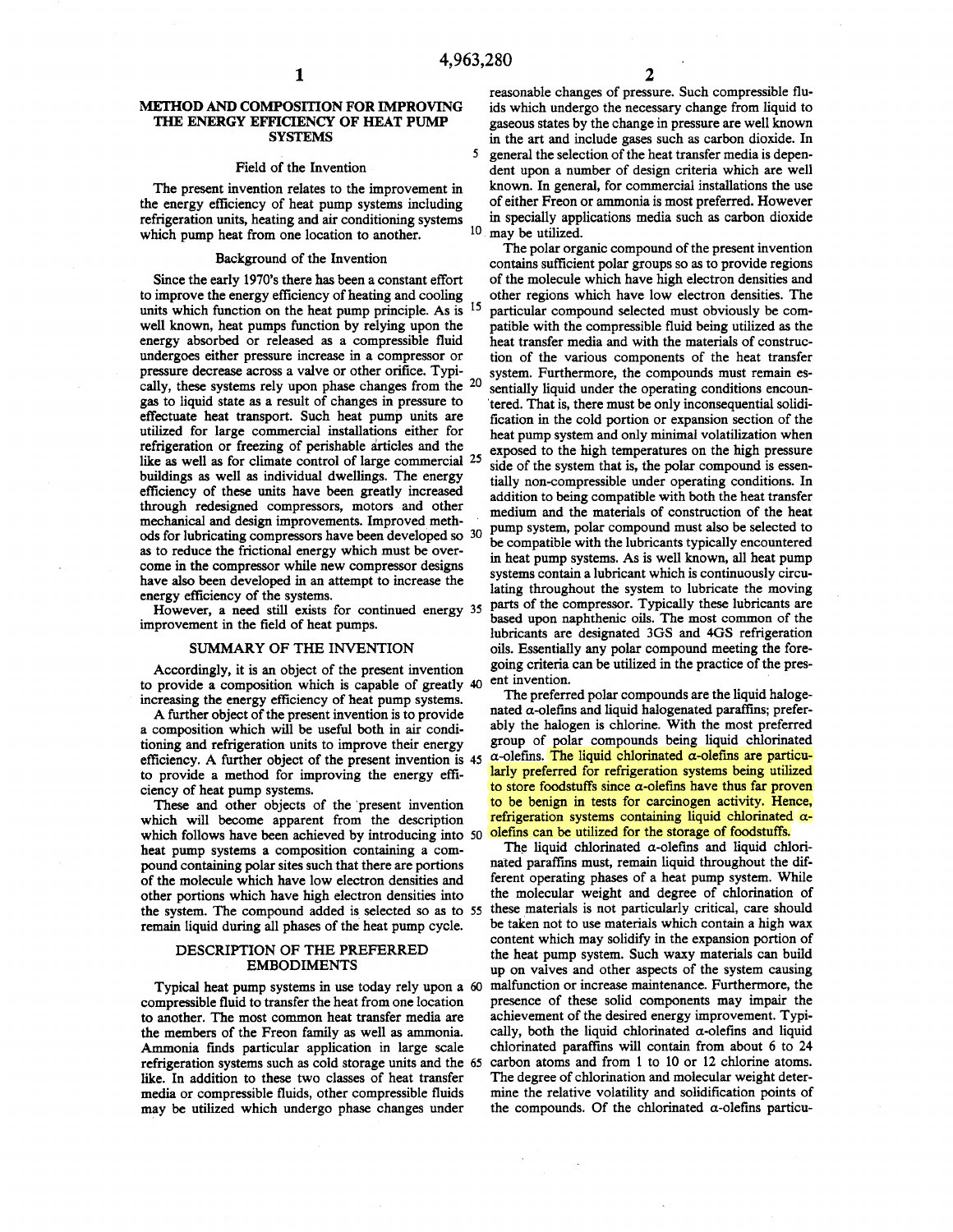larly preferred is a product sold by Diamond Shamrock under the tradename Chlorowax-500AO which is a chlorinated  $\alpha$ -olefin and has the formula of C<sub>12</sub>H<sub>20</sub>Cl<sub>6</sub>. The preferred chlorinated liquid paraffins are sold by Diamond Shamrock under the tradename Chlorowax 5 5760 and Chlorowax 5960. Chlorowax 5760 has the general formula  $C_1$ <sub>3</sub>H<sub>22</sub>Cl<sub>6</sub> while 5960 has the formula  $C_{12}H_{20}Cl_6.$ 

Other chlorinated  $\alpha$ -olefins and paraffins can be used with the degree of chlorination being chosen simply to 10 render the compound sufficiently polar so as to have regions of high electron density while other regions have lower electron density. High and low electron densities are relative and the degree of difference between the two regions need not be great. The key con- 15 cept is to have a charge distribution in the molecule.

The polarity of the molecule is believed to result in the polar compound physically attaching itself to the metal walls of the heat pump system. The metal surfaces in the heat pump system are believed to contain a high 20 electron charge such that the present polar molecule will orientate itself towards and form a Van der Waals bond with the metal surface. Without being bound by any particular theory, it is believed that when the polar compound binds to the metal wall that this results in a 25 reduction in the boundary layer phenomenon which is encountered in the transfer of heat from a fluid contained within a tube through the tube wall to the surrounding fluid. This boundary layer phenomenon reduces the heat transfer coefficient thereby decreasing 30 efficiency. From tests conducted to date, it'appears that the utilization of the polar compound significantly reduces the effect of this boundary layer phenomenon. Tests thus far have demonstrated not only lower energy consumption but also substantially increased heat trans- 35 fer across the heat transfer surfaces. This improved heat transfer is demonstrated by an increase in the heat transfer coefficient for the system and by shorter system cycle times. As a result of the improved heat transfer, one achieves significantly reduced power consumption 40 in the heat pump system. Further energy savings can be achieved by taking advantage of the increased heat transfer by reducing the overall size of the heat pump system for any given load thereby resulting in further energy efficiencies from the use of smaller compressors 45 and the like.

The amount of polar compound which must be added to the heat pump system is simply that sufficient to achieve the desired increase in energy efficiency. Generally speaking the improved energy efficiency is not 50 achieved immediately upon addition of the polar compound to the system but requires a time delay until the polar compound has become dispersed throughout the system. The length of this delay is to an extent determined by the amount of polar compound added to the *55*  system. Accordingly, the amount of polar compound added is determined by the size of the system as well as the rate at which one desires the compound to disperse throughout the system. Typically, the amount of polar compound used is determined by the volume of lubri- 60 available compounds containing halogen inhibitors can eating oil used in the system. The percentage of polar compound will typically range from about 0.1 to about 10, preferably from 0.5 volume percent up to about 5 volume percent of the lubricating oil. More preferably, the quantity of polar compound will range from about 65 1% to about  $2\frac{1}{2}\%$  of the total lubricant volume. It is preferred that the polar compound be soluble in the lubricant used in the system at the volume percentage of

polar compound being utilized. That is, that the solubility of the polar compound exceeds its concentration in the lubricating oil.

In addition to the other physical and chemical properties discussed previously, the polar compound should also be compatible with the lubricating oils.

The polar compound may be introduced into the heat pump system in any suitable fashion. It may be incorporated into the lubricating oil during the assembly of the system or may be added to the system during operation. If the polar compound is to be added to the system during operation it would be typically injected into the suction side of the compressor. In a particularly preferred embodiment, the polar compound is first dissolved in a carrier compound so as to form a concentrate for easy injection and for better control of the total volume to be added. Generally speaking the carrier component may be any component which is compatible with the heat pump system under question. Typically, the carrier will comprise the lubricant being utilized to lubricate the system. Still more preferably the carrier is a white oil, a naphthenic mineral oil of high purity. Such white oils are commercially available and include materials such as Texaco Capella WF and its equivalents. The utilization of white oil has the advantage of being compatible with essentially any heat pump system including both refrigeration and air conditioning. The refrigeration system is the most demanding because of the low temperatures encountered. The carrier compound must remain liquid throughout the entire heat pump cycle and should not contain substantial quantities of wax which would solidify under operating conditions. The utilization of white oil as a carrier has the advantage of allowing a single composition containing the polar compound to be utilized in essentially any heat pump system. The concentration of the polar compound in the carrier is not critical and can range from 20 to 80 volume percent and typically is approximately an equivolume mixture.

The carrier system containing an equal volume mixture of polar compound and carrier may be added to an existing oil system at a 5% rate based on the total quantity of lubricant contained in the system. The rate at which the material is added can be greater or lesser depending upon the concentration of polar compound in the carrier material and the desired final concentration of polar compound in the heat pump system.

When using halogen containing polar compounds it is preferred to use a stabilizer to prevent free halogen from forming if there is any moisture in the system. The presence of free halide can cause corrosion problems. Suitable stabilizers for chlorides are commercially available and are typically buffers which will combine with the halogen to render it benign. Such stabilizers are commercially sold by a number of companies including Diamond Shamrock's X-Chlor-XC which is a blend of chlorinated hydrocarbon with white mineral oil, wetting agents and an inhibitor. Other commercially be utilized as well. The quantity of stabilizer used is not critical and can range from 0 to 20 volume percent based on polar compound preferably 0.01 to 20 volume percent, more preferably from 0.01 to 10 volume percent. The particular stabilizer selected is not critical so long as it buffers for free chloride and is compatible with the polar compound, the lubricant and remains dissolved under operating conditions.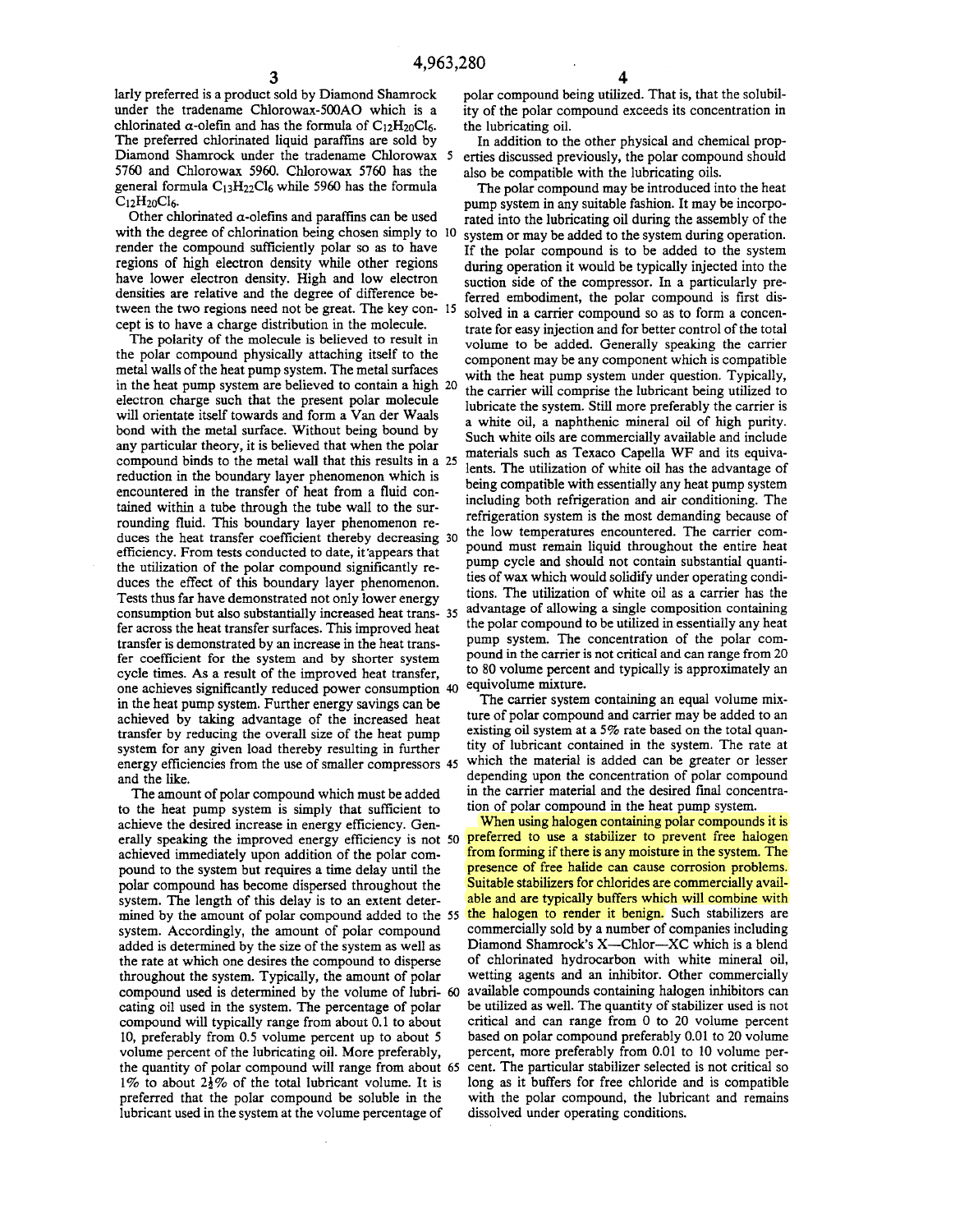45

It has been determined from testing conducted to date that the present composition and method is effective in improving the efficiency of heat pump systems both using reciprocating and rotary compressors. Substantial improvements in energy efficiency have been 5 found in all sizes of units ranging from a 1 ton unit up to units nominally rated at 800 tons. Energy consumption improvements of greater than 10% have been achieved by the use of this invention.

The following test was performed on a York Model water-cooled, self-contained air conditioner of 3.3 ton cooling capacity, powered by a 3.0 h.p. compresser driven by a 208/220 v., 3-phase, 60-hertz electric motor 15 during incremental treatment with Chlorowax 500AO. These tests were conducted in a teaching laboratory of approximately 7200 cubic feet.

## 1. Equipment selection: 20

A well-used hermetically sealed compressor with the manufacturer's original condenser, expansion valve, evaporator, and attendant Freon R-22 control system was intentionally chosen for this investigation. The unit tested was purchased and initially used in 1962, and 25 contained 0.875 gal. of York "C" oil as the hermetically sealed lubricant. A comparison of the manufacturer's ratings for the system to those measured during this test are shown below:

|                                    | Original Rating<br>(1962) | Current Measurement<br>(1987) |   |
|------------------------------------|---------------------------|-------------------------------|---|
| Amps per phase                     | 10.0                      | 8.7.7.9.8.2                   |   |
| Watts                              | 2980                      | 2780                          |   |
| Power factor                       | ?                         | $0.83 - 0.85$                 | 3 |
| Air flow:                          |                           |                               |   |
| Cu. ft./min.                       | 1200                      | $1150 \pm 50$                 |   |
| dry bulb, F.                       | 80                        | 79                            |   |
| rel. humidity                      | 50                        | 65                            |   |
| Condenser                          | clean                     | clean                         |   |
| cooling water, F.                  | 95                        | 95                            | 4 |
| Variation in watts and             | 10%                       | 1.0%                          |   |
| amps under these<br>air conditions | (expected)                | (measured)                    |   |

#### 2. Motor monitoring:

The monitoring equipment consisted of an Esterline-Angus S-22904 Mini Servo III Power Survey unit with a 3-pen capacity for continuous recording of KVA demand, KW, and reactive KVA (or KVAR), and with 50 read-out capability for instantaneous KVA and power factor. Additionally, a resettable counter indicated cumulative KWH consummation whenever the motor was energized. Clamp-on current transformers were used to reduce full line amperage of each of the three *55*  motor phases by a factor of 100 during transmission to the recording watt meter.

#### 3. Addition of Chlorowax-500 AO

Injection of the Chlorowax liquid into the hermeti- 60 cally sealed lubrication oil system was accomplished by installing pneumatic check valves in the high-pressure liquid Freon line from the compresser and in the lowpressure Freon vapor line leading to the suction port of the compresser. While the compresser is running, these *65*  valves were used to withdraw a small amount of highpressure Freon into a copper cartridge which contained 15 ml. of liquid Chlorowax. The pressurized cartridge

was then isolated from the high-pressure side of the compresser, following which the contents of the cartridge were vented by a suitable needle valve arrangement into the low-pressure Freon vapor line to become *5* entrained in the refrigerant flow to the suction port of the compresser. The 15 ml. volume was selected as the aliquot of the 180 ml. total addition ultimately required to adjust the lubrication system to approximately 5% Chlorowax and 95% oil (by volume). The 15 ml. ali-EXAMPLE <sup>10</sup> quots were then added in a total of 12 periodic injections over the course of the study.

#### 4. Cooling load:

The cooling load presented to the air conditioning unit was dependent upon the outdoor ambient temperature. The room to be cooled was separated from the normal temperature control system of the building.

The prevailing building temperatures during the test period ranged from 77 F to 84 F dry bulb (db) and 69 F to 74 F wet bulb (wb) as measured in various portions of the corridor, adjoining laboratories, and laboratories immediately above and below the Room. The air conditioner thermostat in the Room was set at 71 F throughout the test, and this setting maintained the room at 70-71 F. (db) and 64-65 F. (wb) during all measuring periods.

A period at a thermostat setting of 73 F. was also evaluated for calibration purposes after an extensive study of the effect of the 2.5% Chlorowax/97.5% oil 30 (by volume) ratio on the cooling performance of the cooling performance of the unit had been made.

Under these conditions, the modified York 354 unit was required to remove the net heat gain experienced by the test room. Heat transmission through the exterior such that the exterior such that wall (and fenestration) provided a varying natural heat loss from the room when outdoor temperatures were below 71 F., but added to the heat gain of the room at higher outdoor temperatures. Since this component of the heat load to the test room varies with the ambient  $^{0}$  temperatures over the 24-hour day, the performance of the air conditioning unit consumed energy in a similar pattern. Thus, the test system was "tuned" to the sun and prevailing weather conditions.

#### Results:

Tabulated below is a summary of the daily energy consumption of the compressor motor for the corresponding cooling degree hours confronting the air conditioning unit. These data were developed following the injection of Chlorowax at each of the following dates:

| Chlorowax<br>15 ml. add'ns<br>Injection No. | Date<br>in<br>1987 | Days<br>elapsed<br>between<br>injections | Days<br>evaluated<br>after<br>injection | Comments                                                                  |
|---------------------------------------------|--------------------|------------------------------------------|-----------------------------------------|---------------------------------------------------------------------------|
|                                             | 03/06              |                                          | 0                                       | Trial of injection<br>procedure                                           |
| 2                                           | 03/06              | 0                                        | 2                                       | Chart paper<br>problems                                                   |
| 3                                           | 03/09              | 3                                        | 1                                       | Chart paper<br>problems                                                   |
| 4                                           | 03/12              | 3                                        | 1                                       | System in control                                                         |
| 5                                           | 03/13              |                                          | 2                                       | Change in<br>building environ-<br>ment program                            |
| 6                                           | 03/16              | 3                                        | 24                                      | Cold spells, fan<br>motor failures.<br>and cooling water<br>interruptions |
| 7                                           | 05/01              | 46                                       | 3                                       | Continuous oper-                                                          |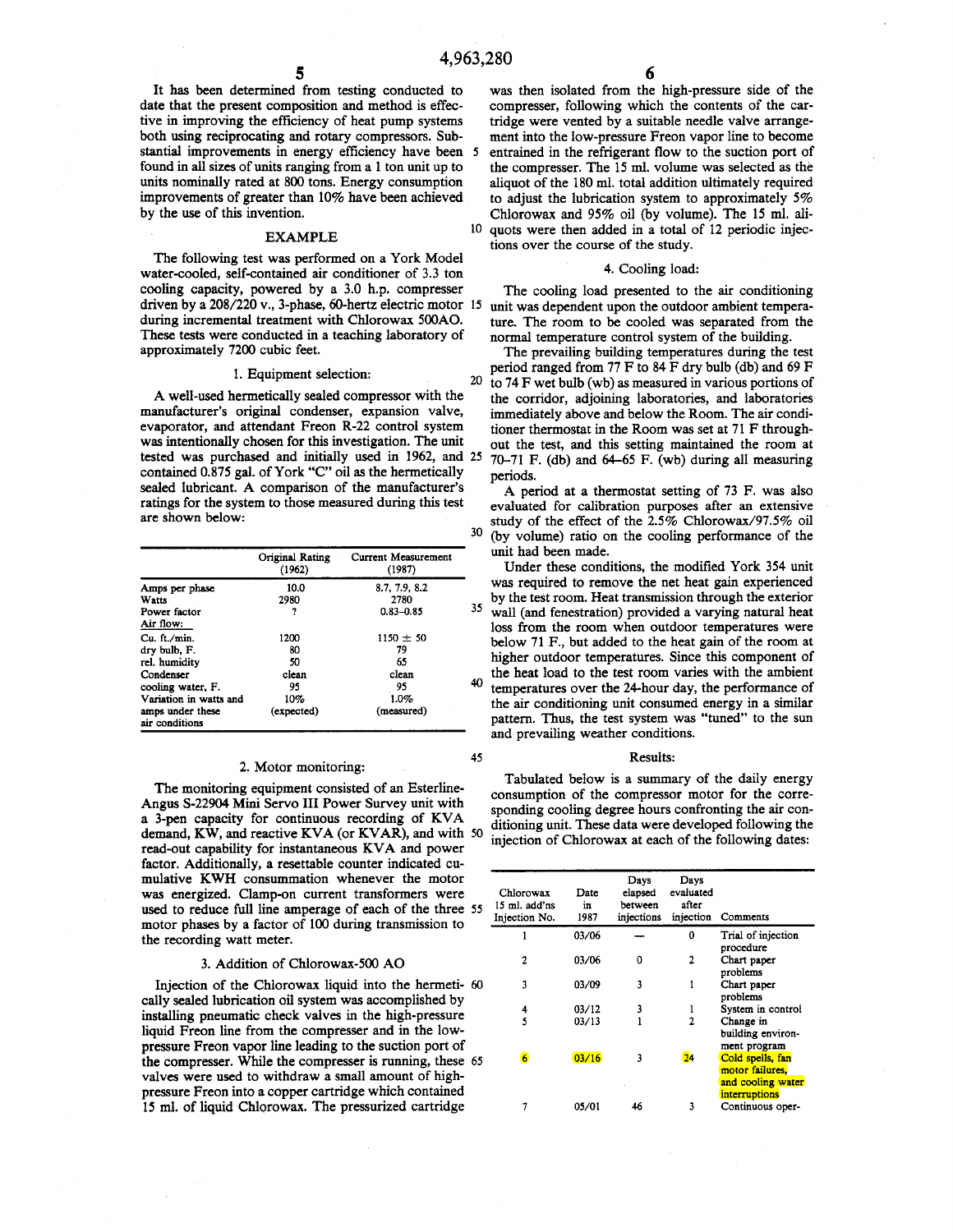|                                             |                    | -continued                               |                                         |                                                                                     |   |
|---------------------------------------------|--------------------|------------------------------------------|-----------------------------------------|-------------------------------------------------------------------------------------|---|
| Chlorowax<br>15 ml. add'ns<br>Injection No. | Date<br>in<br>1987 | Days<br>elapsed<br>between<br>injections | Days<br>evaluated<br>after<br>injection | Comments                                                                            |   |
| 8                                           | 05/04              | 3                                        | 5                                       | ation with system<br>in control<br>Continuous oper-<br>ation with system            |   |
| 9                                           | 05/09              | 5                                        | 3                                       | in control<br>Continuous oper-<br>ation with system<br>in control                   | 1 |
| 10                                          | 05/12              | 3                                        | 3                                       | Continuous oper-<br>ation with system<br>in control                                 |   |
| 11                                          | 05/15              | 3                                        | 6                                       | Continuous oper-<br>ation with system<br>in control                                 |   |
| 12                                          | 05/21              | 6                                        | 4                                       | Continuous oper-<br>ation with system<br>in control                                 |   |
| Test                                        | 05/28              |                                          |                                         | Continuous oper-                                                                    | 2 |
| terminated<br>Totals                        | 83<br>calendar     | 76                                       | 54                                      | ation with system<br>in control<br>28 calendar days<br>unsuitable for<br>evaluation |   |
|                                             |                    |                                          |                                         |                                                                                     |   |

TABLE I

| Performance of York 354 Air Conditioner<br>Unit at Various Concentrations of Chlorowax |               |                                            |        |                      |         |                 |
|----------------------------------------------------------------------------------------|---------------|--------------------------------------------|--------|----------------------|---------|-----------------|
| Chlorowax                                                                              |               |                                            | Degree | Compresser           |         | Temperature, F. |
|                                                                                        | concentration |                                            | hours  | motor KWH            | maximum | minimum         |
|                                                                                        | Арргох. %     | Days after                                 |        | Midnight-to-midnight |         |                 |
| ml.                                                                                    | by vol.       | last injection                             |        | 24-hr. period        |         |                 |
| 90                                                                                     | 2.5           | 3                                          | 32     | 44.83                | 71      | 48              |
|                                                                                        |               | $\frac{5}{6}$                              | 100    | 43.55                | 81      | 44              |
|                                                                                        |               |                                            | 129    | 35.71                | 82      | 47              |
|                                                                                        |               | $\overline{\phantom{a}}$                   | 127    | 32.70                | 79      | 50              |
|                                                                                        |               | 8                                          | 38     | 26.66                | 75      | 52              |
|                                                                                        |               | 9                                          | 59     | 29.36                | 75      | 44              |
|                                                                                        |               | 10                                         | 75     | 25.30                | 78      | 46              |
|                                                                                        |               | 11                                         | 67     | 25.76                | 75      | 49              |
|                                                                                        |               | 12                                         | 120    | 41.04                | 81      | 43              |
|                                                                                        |               | 13                                         | 79     | 27.93                | 79      | 43              |
|                                                                                        |               | 24                                         | 102    | 25.43                | 79      | 44              |
|                                                                                        |               | 25                                         | 111    | 31.00                | 80      | 43              |
| 105                                                                                    | 3.0           | T                                          | 239    | 34.13                | 91      | 58              |
|                                                                                        |               | $\overline{\mathbf{2}}$                    | 175    | 30.48                | 87      | 59              |
|                                                                                        |               | $\overline{\mathbf{3}}$                    | 134    | 25.02                | 81      | 64              |
| 120                                                                                    | 3.4           | $\overline{0}$                             | 186    | 28.47                | 85      | 60              |
|                                                                                        |               |                                            | 170    | 27.98                | 83      | 63              |
|                                                                                        |               | $\begin{array}{c} 1 \\ 2 \\ 3 \end{array}$ | 145    | 26.88                | 80      | 62              |
|                                                                                        |               |                                            | 97     | 21.65                | 78      | 63              |
|                                                                                        |               | $\overline{4}$                             | 178    | 22.01                | 83      | 59              |
| 135                                                                                    | 3.9           | $\mathbf 0$                                | 199    | 123.02               | 84      | 51              |
|                                                                                        |               | ı                                          | 60     | 17.63                | 74      | 62              |
|                                                                                        |               | $\overline{c}$                             | 126    | 21.27                | 82      | 61              |
| 150                                                                                    | 4.3           | 0                                          | 148    | 23.00                | 81      | 63              |
|                                                                                        |               | 1                                          | 166    | 27.79                | 84      | 61              |
|                                                                                        |               | 2                                          | 166    | 24.66                | 84      | 66              |
| 165                                                                                    | 4.7           | 0                                          | 192    | 24.36                | 84      | 66              |
|                                                                                        |               |                                            | 227    | 27.86                | 85      | 66              |
|                                                                                        |               |                                            | 195    | 21.99                | 85      | 66              |
|                                                                                        |               |                                            | 171    | 22.61                | 78      | 69              |
|                                                                                        |               |                                            | 273    | 29.83                | 86      | 68              |
|                                                                                        |               | 1234523                                    | 331    | 32.92                | 89      | 69              |
| 180                                                                                    | 5.1           |                                            | 295    | 32.85                | 88      | 69              |
|                                                                                        |               |                                            | 317    | 33.60                | 90      | 66              |
|                                                                                        |               | 6                                          | 291    | 33.79                | 90      | 65              |

Daily values shown in Table I for degree hours and KWH consumed by the compresser motor were measured from midnight-to-midnight central standard time. 65 3. An additive for heat pump systems comprising a The day-to-day variations in KWH is a result of varia-<br>polar compound and a carrier fluid, wherein said polar observed change in line current or wattage during these

tion in the total cycle time over 24-hours rather than an compound is a chlorinated  $\alpha$ -olefin or a chlorinated observed change in line current or wattage during these paraffin.

periods when the motor was energized (by thermostat signal). The power to the motor remained essentially Days Days Days Signal). The power to the motor remained essentially<br>
Days Days Days Chlorowax Date elapsed evaluated constant at 2.79 KW. Throughout the test, the thermo-<br>
constant at 2.79 KW. Throughout the test, the ther tat was locked at the 71 F setting. These tests reveal an  $\frac{5}{10}$  continum concentration of 4.7 volume percent for the optimum concentration of 4.7 volume percent for the Chlorowax.

> Obviously, numerous modifications and variations of the present invention are possible in light of the above teachings. It is therefore to be understood that within 10 the scope of the appended claims, the invention may be practiced otherwise than as specifically described herein.<br>What is claimed is:

1. A method of improving the efficiency of a heat is pump system comprising introducing into the system a polar compound comprising a chlorinated  $\alpha$ -olefin or a chlorinated paraffin, wherein said polar compound is liquid under said systems operating conditions.<br>2. In a heat pump system containing a compressible

20 fluid, the improvement comprising a polar compound added to the compressible fluid, wherein said polar compound comprises a chlorinated  $\alpha$ -olefin or a chlorinated paraffin which remains liquid throughout the heat pump system in an amount sufficient to improve the 25 energy efficiency of the system.